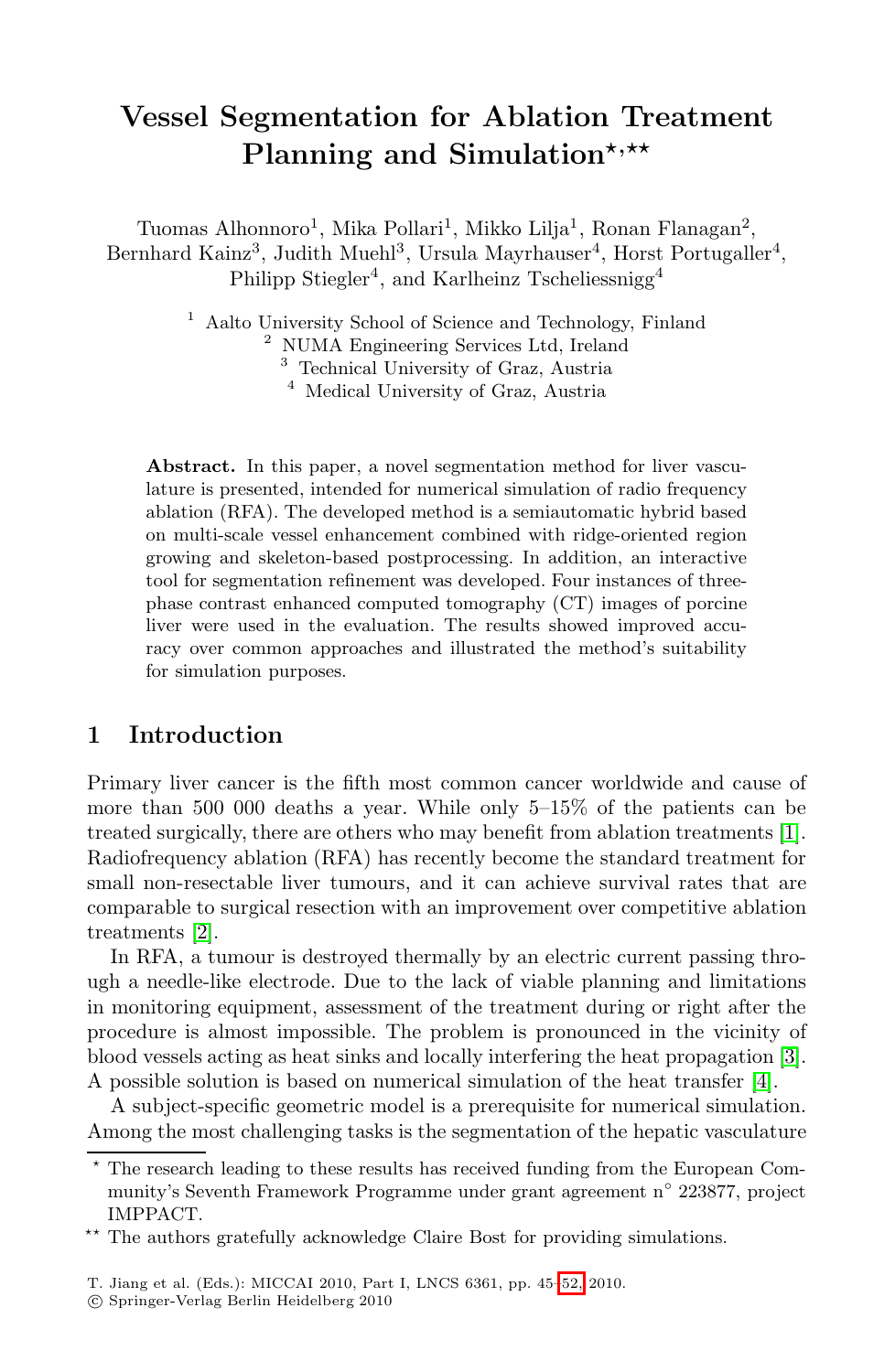#### 46 T. Alhonnoro et al.

including the hepatic artery, portal vein and hepatic vein. A number of vessel segmentation methods have been proposed for different application domains, see review [5]. The most utilized methods for liver applications are based on the work of Selle et al. [6], which successfully combines *region growing*- and *skeleton-based approaches*. An RFA simulation approach based on the method was described in [7]. An alternative approach is based on bottom-up *tracking* [8].

This paper describes a novel, semiautomatic hybrid method for vessel extraction. The method resembles the popular skeleton-based approach first introduced by Selle et al., but it was further augmented with *multi-scale* and *matched filter* approaches [9], tracking schemes and mathematical morphology. Many aspects of the original approach have been revised; most of all, its sensitivity for small vessels has been improved. Furthermore, an interactive tool is introduced for efficient cutting and editing of vessel branches designed especially from the simulation point of view. Finally, a quantitative and qualitative evaluation of the method's [per](#page-7-4)formance is presented.

## **2 Methods**

Vessels are segmented from three-phase contrast enhanced CT images, arterial, portal venous and hepatic venous phases distinctly, which are registered, corrected to isotropic [a](#page-7-5)ccording to their smallest dimension and normalized between gray-value range of interest [10].

#### **2.1 Vessel Enhancement**

Vessel enhancement filters, a family of multi-scale filters, are a powerful combination of vessel extraction and image denoising, which employ matched differential operators to enhance 3-D tubular structures of different sizes. This work is based on a Hessian tube model [9], in which local scale-dependent second order variations around a tubular structure are characterized by the eigenvalues of the Hessian matrix of a Gaussian filtered image  $f_{\sigma} = G_{\sigma} * I$  with the stand[ard](#page-7-6) deviation  $\sigma$  chosen according to the vessel size. Given the eigenvalues  $|\lambda_1| \leq |\lambda_2| \leq |\lambda_3|$ , in case of a tube, the condition

$$
\begin{aligned}\n|\lambda_1| &\approx 0\\ |\lambda_2| &\gg \lambda_1\\ |\lambda_2| &\approx |\lambda_3|\n\end{aligned} \tag{1}
$$

should correspond to the maximal probability, according to which the corresponding filter response [11] is given by

$$
u(x,\sigma) = \left(1 - \frac{||\lambda_2| - |\lambda_3||}{|\lambda_2| + |\lambda_3|}\right) \left(\frac{2}{3}\lambda_1 - \lambda_2 - \lambda_3\right). \tag{2}
$$

In this work, the computationally intensive multi-scale convolution is replaced by an image-pyramid approach commonly used in solving ordinary differential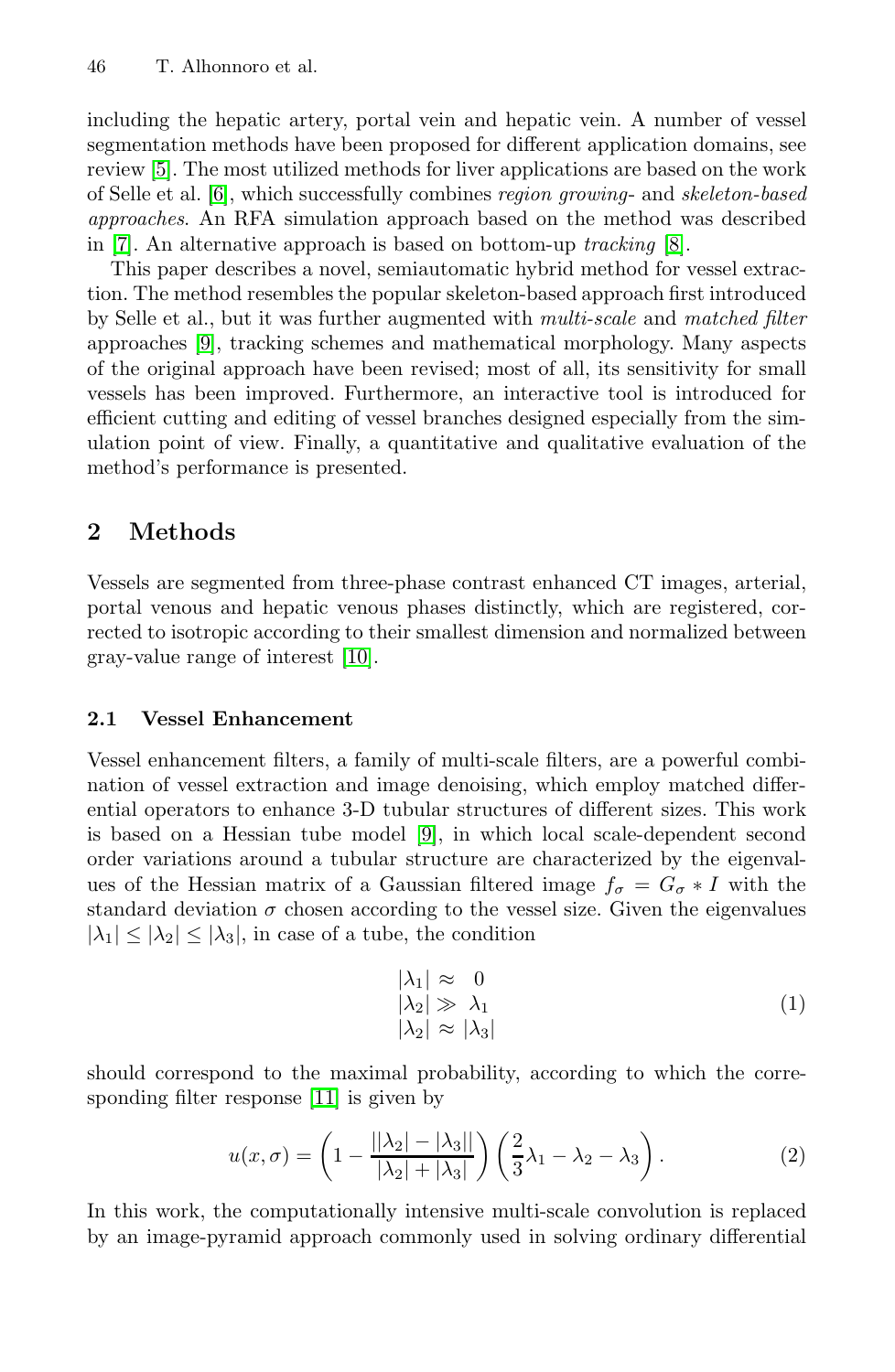equations. The approach scales the image grid instead of the convolution kernel  $(\sigma)$ , and the filter response is computed in a top down fashion by propagating the filter responses from each level, and keeping a voxel wise maximum at each, or, more formally, by

$$
u_d(x) = u_d(x)
$$
  
\n
$$
u_k(x) = \max\{u_k(x), L(u_{k+1}(x))\}, k = d - 1, ..., 0
$$
  
\n
$$
U(x) = u_0(x),
$$
\n(3)

where d is the coarsest level,  $u_k(x)$  denotes the filter response at level k, and L is a trilinear upsampling operator. Four-point average is used as a restriction operator. The blurring effect resulting from upsampling is compensated by

$$
\hat{U}(x) = (1 - \xi \nabla I)U(x),\tag{4}
$$

where  $\xi \in [0, 1]$  is the sharpening factor.

#### **2.2 Iterative Ridge-Oriented Region Growing**

The coarse phase segmentation of the filtered image is obtained by wave-front propagation, the implementation of which is based on the fast marching [12]. Such a wave-front advancing monotonically with a speed  $F(x)$  obeys a nonlinear Eikonal equation

$$
|\nabla T(\mathbf{x})|F(\mathbf{x}) = 1.0,\t(5)
$$

where  $T(\mathbf{x})$  is the time at which the front crosses the point **x**. Vice versa, the crossing ti[me](#page-7-7) t defines the region

$$
R(t) = \{\mathbf{x}|T(\mathbf{x} \le t)\}.
$$
\n(6)

The advantages of a wave-front lay on support for complex, e.g., edge-based stopping function, and spatial and directional control over the propagation, e.g., preservation of topolog[y. I](#page-7-8)n this work, a wave-front con[stra](#page-7-9)ined to i) vessel geometry by a global threshold and ii) topology homeomorphic to a sphere by a topological consistency check [13], is initiated at the s[eed](#page-7-4) point close to the vessel opening, and propagated along the vessel tree. In this sense, the speed decreases to zero below the threshold, and thu[s th](#page-7-10)e stopping time can be defined as a large number.

After coarse pha[se,](#page-7-11) discontinuities and small vessels are handled in the detail phase, which is a ridge-oriented alternative to earlier locally adaptive region schemes, e.g., adaptive directional growing [14] or progressive region growing [15]. The method is closely related to minimum-spanning tree and shortest path algorithms, but differs from the usual merging and reconnection schemes [10].

The detail phase is initiated at the boundary of the coarse segmentation. It then follows the steps of the watershed transform [16], but contrary to it, the path is saved as an acyclic graph [17]. It can be thought of as propagating both *at* the watershed line (intensity ridge) and *towards* the watershed minima.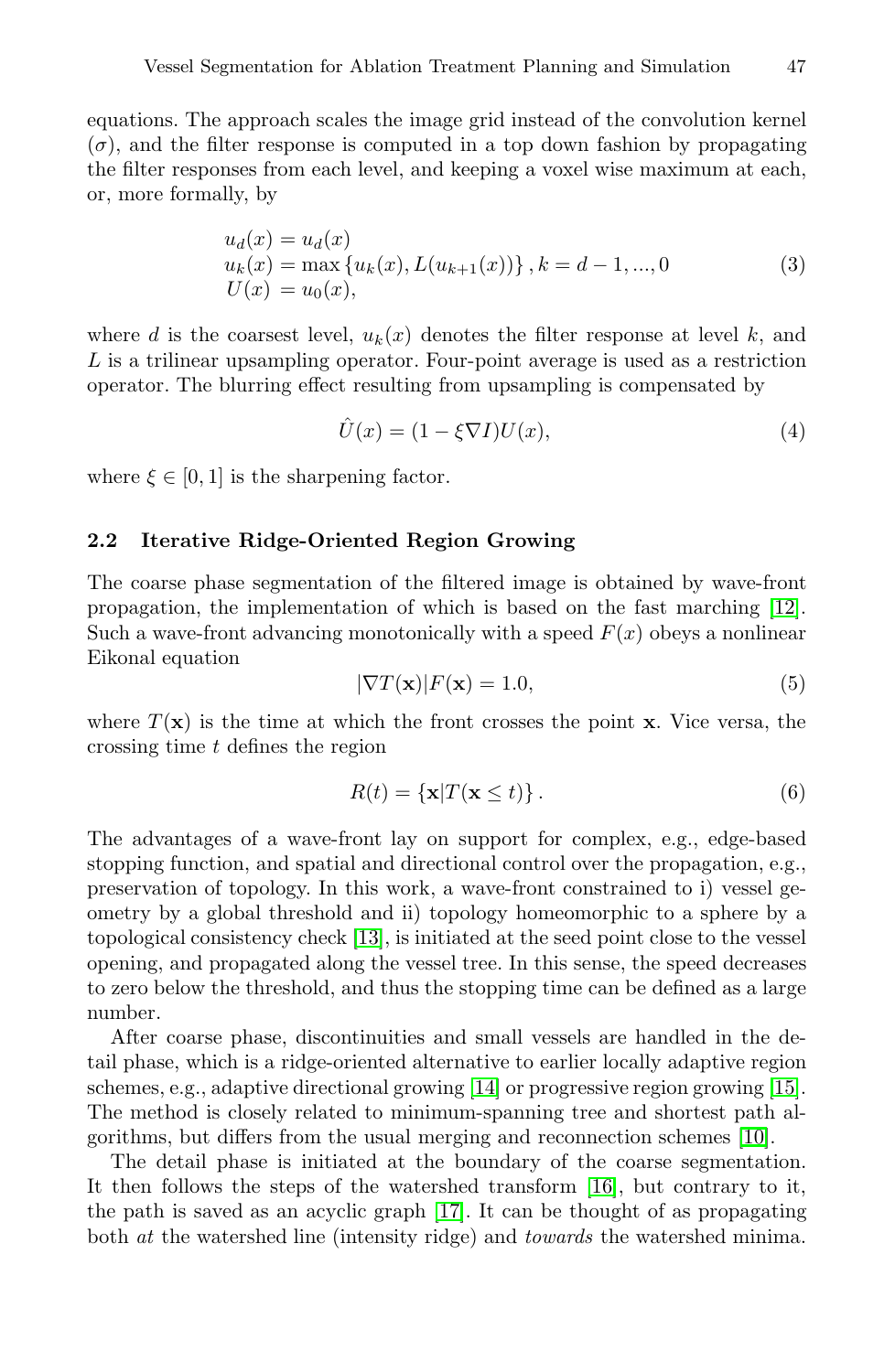#### 48 T. Alhonnoro et al.

The watershed line can be automatically extracted by using heuristic measures, like branch-length, number of ramifications and ridge curvature. It is intended for small vessels, for which a Gaussian intensity profile holds true. Indeed, the centrelines are likely to be at the locus of intensity maxima after the filtering.

The tracking proceeds until a termination condition or a lower bound for the intensity is met, after which the tracks are labelled. Subsequently, another, marker-controlled watershed transform is applied to the gradient magnitude image  $\nabla U(\mathbf{x})$  is applied to extract the boundaries of the tracked vessels. The results are then inspected, and the connected components of the vessel branches are removed if their mass or shape exceeds limits that are considered to correspond to a vessel. The ridge-oriented region growing is a sequence of operations, which, when iterated, is likel[y to](#page-7-12) improve the results.

#### **2.[3](#page-7-13) [P](#page-7-13)ost[-pr](#page-4-0)ocessing in Skeleton-Domain**

The skeleton of the binary image is extracted using a top-down minimum-cost traversal along two distance fields, which preserves the cross-sectional radii  $(r_k)$ of the vessel path (given by nodes  $c_k$ ) [18]. [T](#page-3-0)he output is given as a piecewise linear directed tree structure. The skeleton is then processed by parametercontrolled pruning or smoothing according to, e.g., ratio of branch length to radius, Strahler-level [19] (Fig.2), vessel radius or its derivative along the vessel direction. In addition, an interactive branch cutter and editor was developed, which makes use of intuitive travelling across the image by using a cross-sectional plane perpendicular to a vessel, and two maximum intensity projections. When these are combined with an interactive tool for controlling rotation, it is sufficient to reveal the nearby vessels in their true 3-D nature (Fig. 1). Finally, the processed skeletons are converted into a smooth 0-level set by an inverse distance transform.

<span id="page-3-0"></span>

**Fig. 1.** Tools for interactive refinement and landmark selection. (a) porcine portal vein superimposed on its skeleton. Two maximum intensity projections (b) (in y-direction) (c) (x) inside a local rotated image block, and a cross-section of the block  $(d)(x-y)$ plane).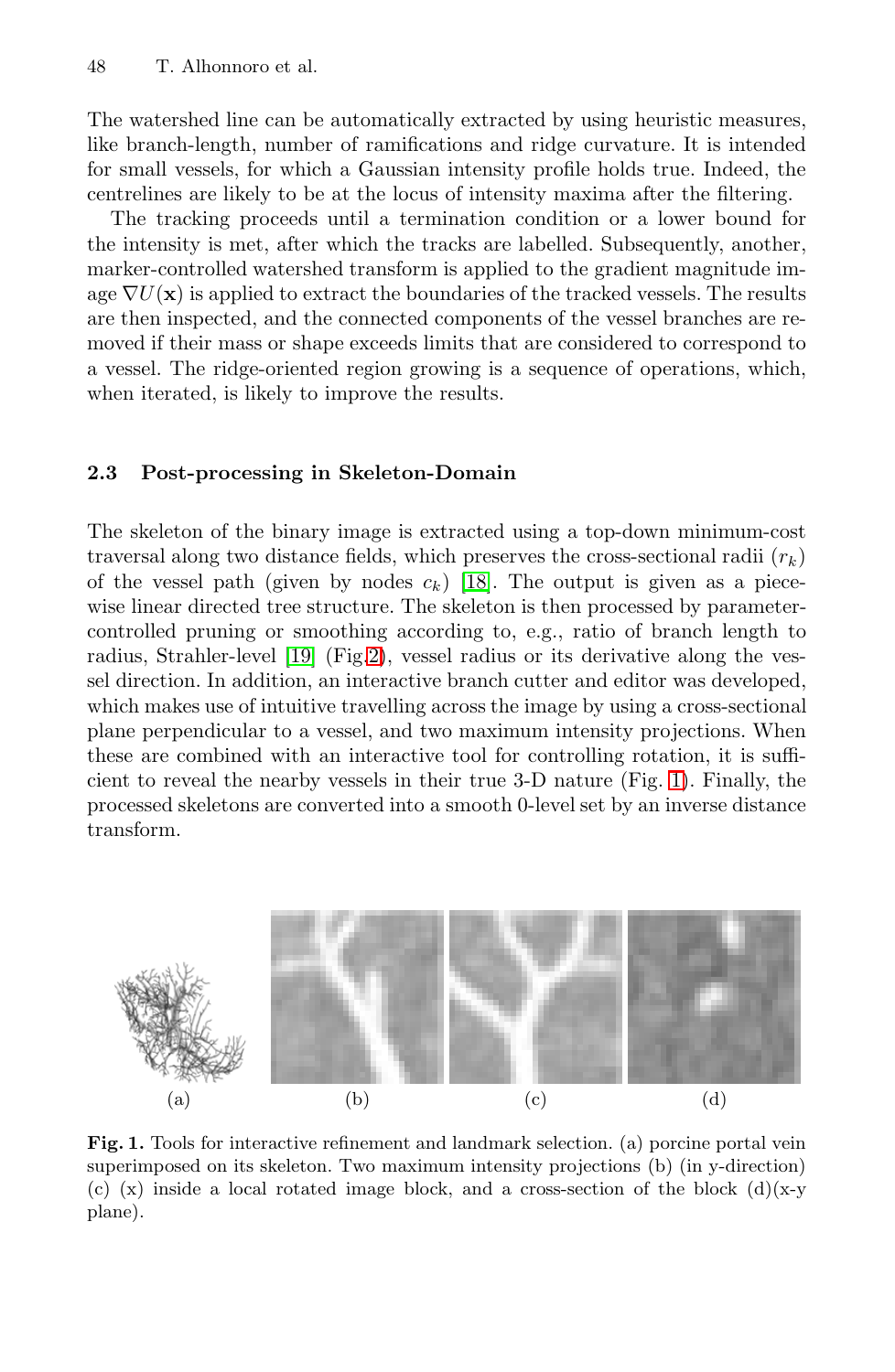

<span id="page-4-0"></span>**Fig. 2.** (a) Unfiltered data (halo errors emphasized) and (b) the result from this method, where the vessel branches are colored according to Strahler scheme. (c) and (d) full vascular models of porcine liver: arteries (blue), portal vein (green) and hepatic veins (red). (e) Portal vein mesh (black) superimposed on CT image. (f) An instance of finite element modelling of heat transfer (temperature in Kelvin). The polygon model has been greatly simplified prior to simulation.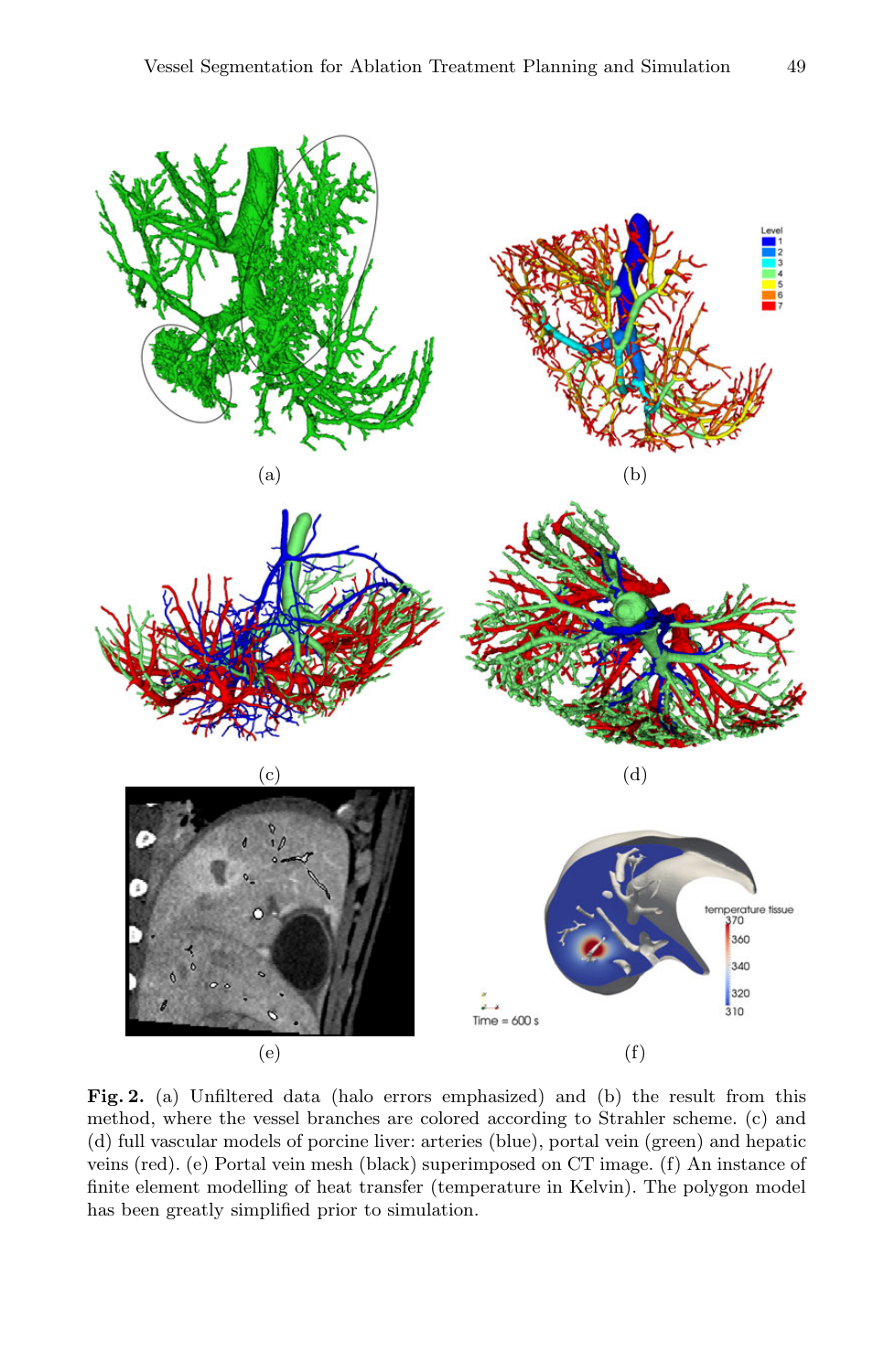50 T. Alhonnoro et al.

### **3 Evaluation**

The quantitative evaluation is based on a landmark study each landmark consisting of a vessel centreline and a radius  $l_i = (c_i, r_i)$  estimated from the original CT image by using one of the tools developed for exploration of vessel images (Fig. 1). Starting at the vessel opening and proceeding towards increasing order of ramification until the vanishing point, a total 1024 landmarks were manually collected. These represent a prescriptive set of ramification pattern. Next, the point correspondence between each landmark and the corresponding semiautomatic vessel tree  $(s_k = (c_k, r_k))$  was solved by minimizing the Euclidean distance between each  $l_i$  and  $c_k$ 

$$
\{c_j(i), r_j(i)\} = \min_k ||c_i, c_k||_2.
$$
 (7)

To prevent a false correspondences (e.g. with another branch) from biasing the analysis, we introduced a new measure (hit rate) given by

$$
HIT_i = \begin{cases} 1, & \text{if } ||c_k(i) - c_i||_2 < r_i \\ 0, & \text{otherwise,} \end{cases}
$$
 (8)

which effectively describes if the  $c_k$  lies within the segmented vessel tree. In evaluation, landmarks are compared to results. Missed landmarks are treated as outliers, but considered a superset of other errors. Then the root mean square errors for the radii and centreline position are given by

$$
\text{RMSE}(x) = \sqrt{\sum_{k} \text{HIT}_i(x_k(i) - x_i)^2 / \sum_{k} \text{HIT}_i}, x = c, r.
$$
 (9)

## **4 Results**

The method was evaluated with four porcine livers using contrast enhanced CT images. For each animal, three images were ta[ken](#page-7-14) in the s[am](#page-4-0)e respiration phase to enhance the respective vessels one at a time and to neglect deformations. Helical CT [sca](#page-4-0)ns were performed at Medical University of Graz using computer-assisted bolus-t[rac](#page-4-0)king (ROI surestart) and 320-line Toshiba Aquilion ONE (resolution 512x512x320 @ 0.407–0.463x0.5 mm).

In qualitative evaluation, several visualizati[on](#page-6-0) techniques were used to present the segmented vasculature. Polygon models of the segmentation depicted in Fig.  $2(a)$ –(b) represent the level of detail extractable by our method compared to conventional thresholding and region growing approaches (from  $[6]$ ). Figure  $2(c)$ and (d) show arteries (blue), portal vein (green) and hepatic vein (red) in the full vascular model. Figure 2(e) shows polygon model superimposed on the original CT image, and finally Fig 2(f) shows an instance of simulation using our data.

The results of the quantitative evaluation are depicted in Tab. 1. Run-time of the method was less than 4 minutes on a modern quad-core workstation.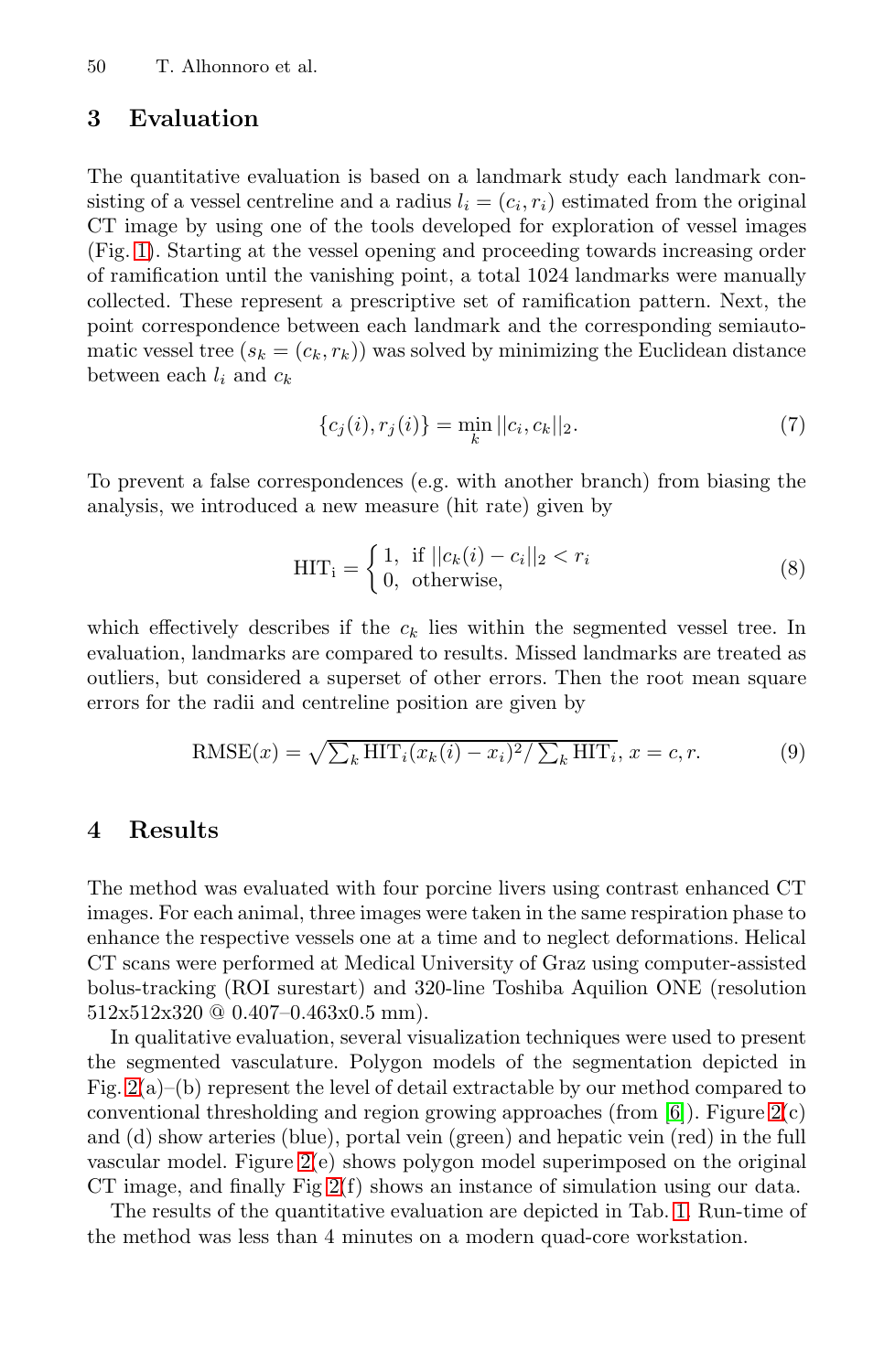| radius $(R)$        |     | hit rate $(\%)$ RMSE $(\hat{\mathbf{c}})$ (of hits)RMSE $(\hat{r})$ | (of hits) |
|---------------------|-----|---------------------------------------------------------------------|-----------|
| $\leq 9.0$          | 100 | 1.69                                                                | 1.9       |
| $6.0 \le R \le 9.0$ | 100 | 1.08                                                                | 0.95      |
| $5.0 \leq R < 6.0$  | 96  | 1.17                                                                | 0.97      |
| $4.0 \leq R < 5.0$  | 92  | 1.04                                                                | 0.87      |
| $3.0 \le R \le 4.0$ | 97  | 1.00                                                                | 0.61      |
| $2.0 \leq R < 3.0$  | 97  | 0.91                                                                | 0.72      |
| $1.0 \le R < 2.0$   | 75  | 0.91                                                                | 0.49      |
| $0.5 \leq R < 1.0$  | 25  | 0.61                                                                | 0.09      |
| all                 | 87  | 1.00                                                                | 0.77      |

<span id="page-6-0"></span>**Table 1.** Hit rate of the landmark study with respect to the vessel radius. Units are all voxels. Error in landmark is of the order of 1 voxel.

## **5 Discussion**

In literature, a vessel diameter of 3.0 mm has been described a critical threshold [fo](#page-7-15)r ablation heat propagation [3]. We have shown that our method is capable of extracting 97% of vessels equal or above the threshold (3.0 mm diameter corresponds to 3.0 voxel radius). Furthermore, the accuracy is well below the reasonable resolution for finite element modelling, and does not drop until a subvoxel resolution. The comparison to other vessel segmentation methods is challenging as quantitative evaluation has usually been omitted, but visual evaluation showed improvements over previous methods. Also, comparing the hit rate (sensitivity) results, there were improvements over the only quantitative study published [20].

Our intuitive com[bin](#page-4-0)ation of region growing and ridge tracking is inherently capable of growing over small gaps, and extracting structures down to unit voxel thickness. It resembles live wire approaches and readily supports manual seeding of individual branches, or top-down tracking of false-negative vessel branches near image artifacts, e.g., tumours. Our pyramid approach is a reasonable and robust approximation to vessel enhancement that can be computed on a modern workstation in one minute. The accurac[y a](#page-6-0)nd suppression of halos of microvasculature are well demonstrated in the Fig. 2(a) and (b). Furthermore, initial trials on human data have shown consistent results.

The skeleton domain post-processing and interactive refinement tools provide an efficient platform not only for error correction but for modifying the vasculature more suitable for simulation. From the RFA point of view, the most important are the nearby vessels, which can be easily isolated. Circular crosssection encoded in both the skeleton and landmarks, and widely used in the field, introduces error in largest oval-shaped vessels (Tab. 1). For other vessels, however, this has proven a reasonable assumption, and desired property due to its smoother vessel surface.